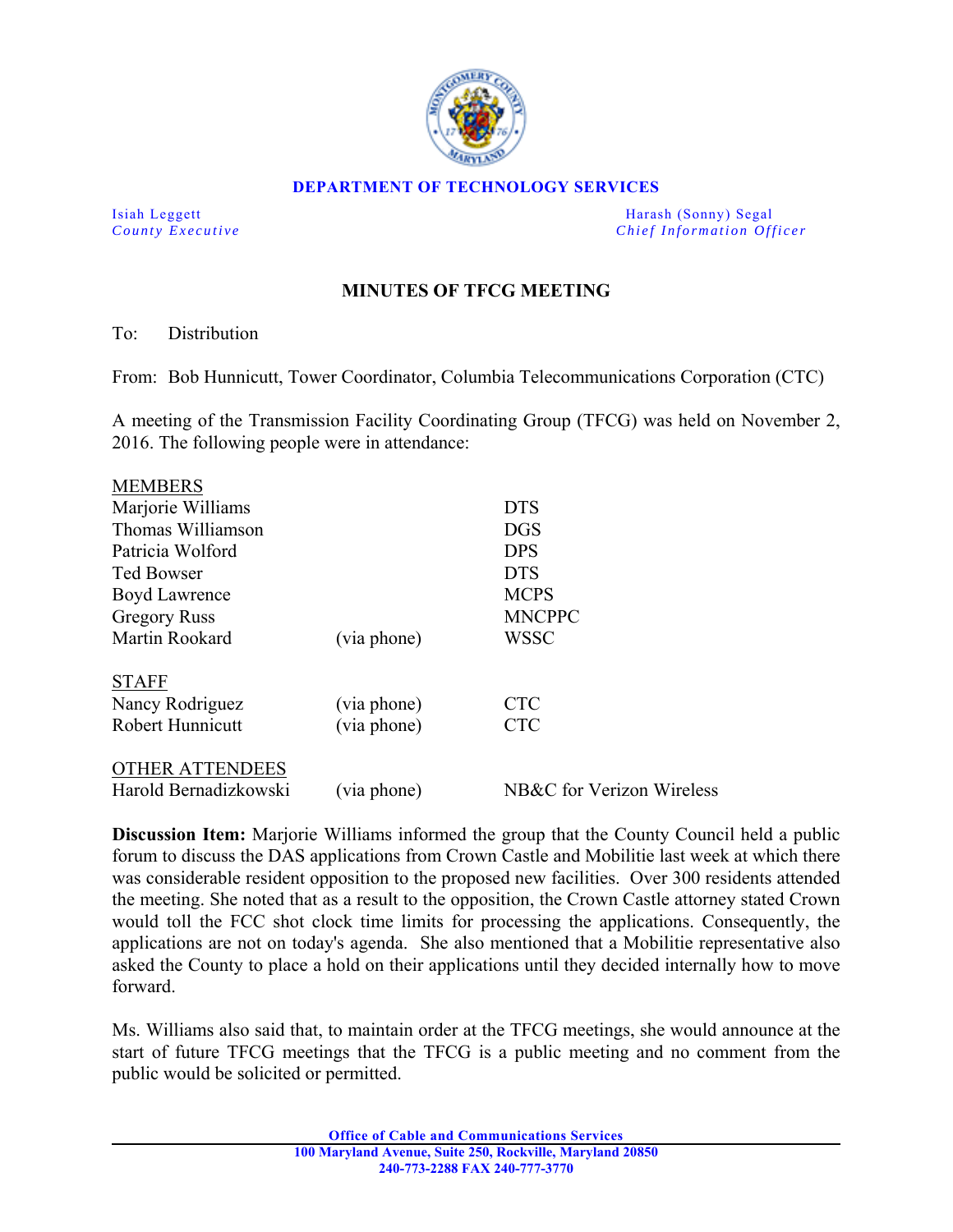Minutes of TFCG Meeting Held November 2, 2016 Page 2 of 4

# **Action Item: Meeting Minutes**

**Motion:** Gregory Russ moved that the October minutes be approved as written. Ted Bowser seconded the motion and it was unanimously approved.

# **Action Item: Consent Agenda**

*Application number*: 201610-04 *Type*: Minor Modification *Received*: 26 August 2016 *Applicant*: Verizon Wireless *Site Name/Location*: Renaissance Plaza Apartments / 14000 Castle Blvd, Silver Spring *Zoning Standard*: R-H, Limited Use *Property Owner*: Green Castle LP *Description*: Replace 9 antennas with 9 panel antennas, six 96"-high and three 75"-high, at the  $104', 112',$  and  $116'$  levels on a  $126'$ -high apartment building. *Tower Coordinator Recommendation*: Recommended.

*Application number*: 201610-58 *Type*: Minor Modification *Received*: 07 September 2016 *Applicant*: Verizon Wireless *Site Name/Location*: EZ Storage-Takoma Park / 1352 Holton Lane, Takoma Park

*Zoning Standard*: C-2, Limited Use *Property Owner*: Takoma Park Land LLLP *Description*: Add six RRHs at the 39' level on a 57'-high storage building. *Tower Coordinator Recommendation*: Recommended.

*Application number*: 201611-03 *Type*: Minor Modification *Received*: 27 September 2016 *Applicant*: Verizon Wireless

*Site Name/Location*: Democracy Plaza II / 6707 Democracy Boulevard, Bethesda *Zoning Standard*: I-3, Limited Use *Property Owner*: Rock Spring Properties *Description*: Add an emergency power generator at the 125' level atop a 110'-high office building.

*Tower Coordinator Recommendation*: Recommended.

*Application number*: 201611-04 *Type*: Minor Modification *Received*: 27 September 2016 *Applicant*: AT&T

*Site Name/Location*: Rinaldi Property / 15700 Georgia Avenue, Silver Spring

*Zoning Standard*: R-60, Limited Use *Property Owner*: Rock Spring Properties

*Description*: Replace three antennas with three 96"-high panel antennas and add six RRHs at the 68' and 82' levels on a 73'-high tower.

*Tower Coordinator Recommendation*: Recommended.

*Application number*: 201612-01 *Type*: Minor Modification *Received*: 27 September 2016 *Applicant*: Sprint *Site Name/Location*: Silver Spring VFD / 111 University Blvd East, Olney *Zoning Standard*: RE-2, Limited Use *Property Owner*: Patricia Rinaldi *Description*: Add three 42"-high panel antennas at the 76' level on a 120'-high monopole.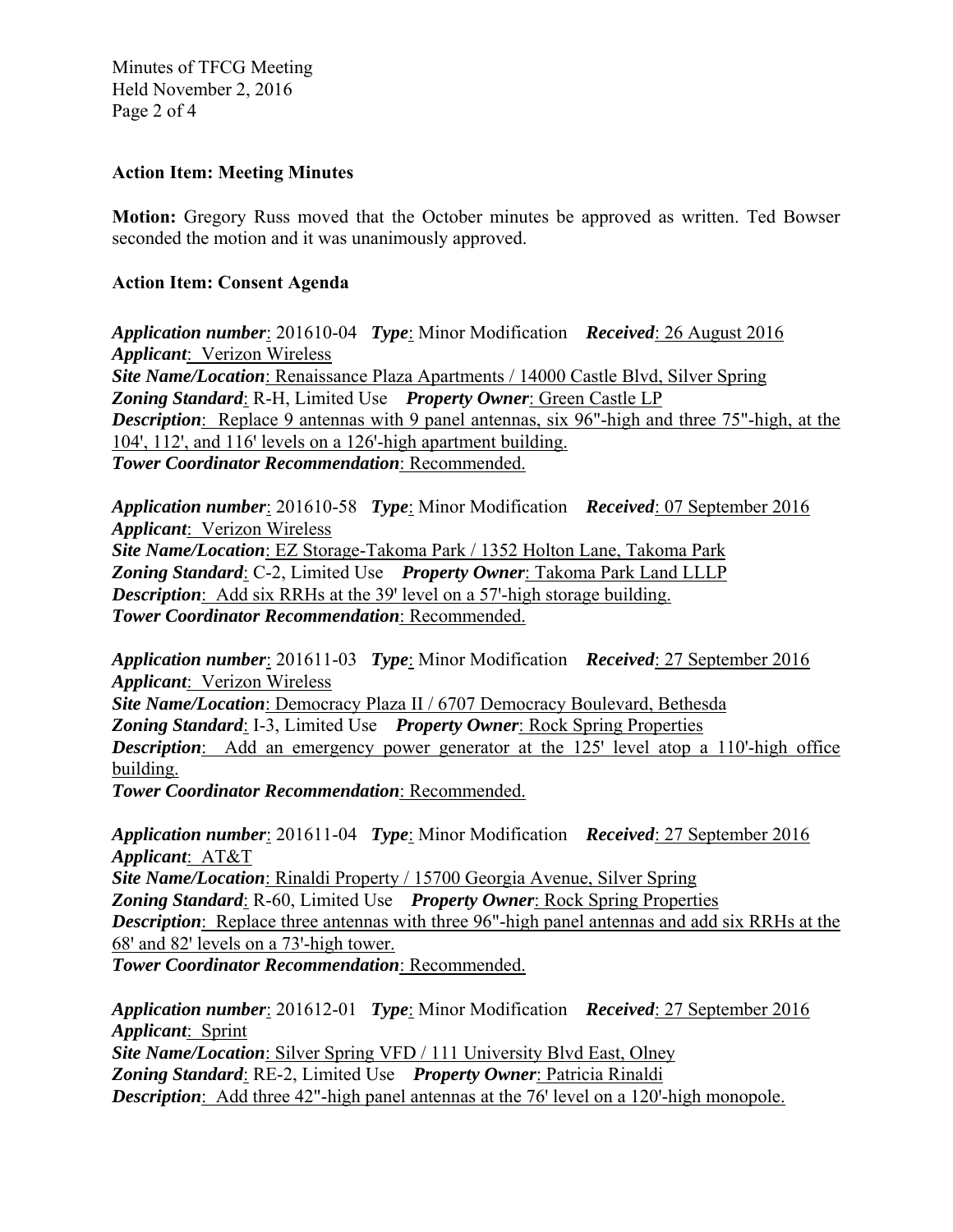Minutes of TFCG Meeting Held November 2, 2016 Page 3 of 4

### *Tower Coordinator Recommendation*: Recommended.

Ms. Williams noted that the address for item #2 on the Consent Agenda had a typo showing the address as 1353; but the correct address was 1352. Mr. Rookard commented that a revised agenda had been issued that morning.

**Motion:** Patricia Wolford moved that all items on the Consent Agenda be recommended. Thomas Williamson seconded the motion and it was unanimously approved.

### **Regular Agenda**

*Application number*: 201611-01 *Type*: Colocation *Received*: 15 September 2016 *Applicant*: T-Mobile *Site Name/Location*: Northwest Station / 11801 Nebel Street, Rockville *Zoning Standard*: I-4, Limited Use *Property Owner*: Washington Gas *Description*: Attach up to nine panel antennas, six 56"-high and three 93"-high, and one 2'-wide dish antenna at the  $138'$  level on a  $145'$ -high monopole. *Tower Coordinator Recommendation*: Recommended.

Rodriguez summarized the application. There was no discussion.

**Motion:** Thomas Williamson moved that the application be recommended. Ted Bowser seconded the motion and it was unanimously approved.

*Application number*: 201611-02 *Type*: Colocation *Received*: 22 September 2016 *Applicant*: Verizon Wireless *Site Name/Location*: Pooks Hill Apartments / 3 Pooks Hill Road, Bethesda *Zoning Standard*: R-H, Limited Use *Property Owner*: Pooks Hill Development Corp. **Description**: Attach twelve panel antennas, six 75"-high and six 96"-high, at the 96' level atop a 90'-high apartment building. *Tower Coordinator Recommendation*: Recommended

Ms. Rodriguez summarized the application. There was no discussion.

**Motion:** Martin Rookard moved that the application be recommended. Gregory Russ seconded the motion and it was unanimously approved.

*Application number*: 201611-124 *Type*: Colocation *Received*: 10 October 2016 *Applicant*: AT&T *Site Name/Location*: Wentworth House / 5411 McGrath Boulevard, North Bethesda *Zoning Standard*: CR-4, Limited Use *Property Owner*: LCOR N. Bethesda Residential I LLC **Description**: Attach up to nine panel antennas, six 72"-high and three 73"-high at the 184' level on a  $160'$ -high building.

*Tower Coordinator Recommendation*: Recommended.